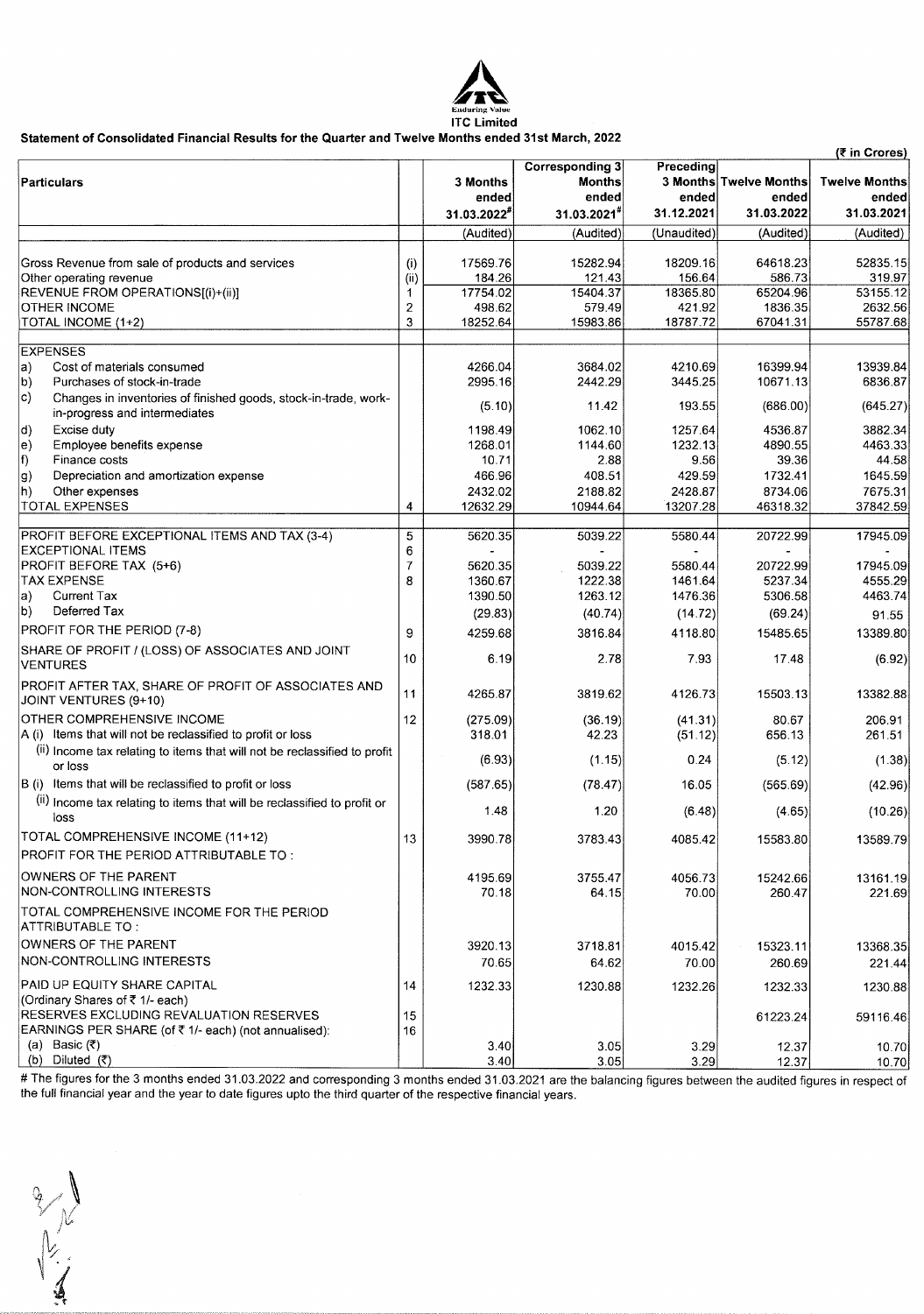#### Notes:

Ŕ

- The audited Consolidated Financial Results and Segment Results were reviewed by the Audit Committee and approved by the Board of  $\overline{1}$ Directors of the Company at the meeting held on 18th May, 2022.
- The continuing significant brand building costs covering a range of personal care and branded packaged food products are reflected under  $\overline{2}$ 'Other expenses' stated above and in Segment Results under 'FMCG-Others'.
- During the quarter ended 31st March, 2022, 6,17,750 Ordinary Shares of ₹ 1/- each were issued and allotted under the Company's  $\overline{3}$ Employee Stock Option Schemes. Consequently, the issued and paid-up Share Capital of the Company as on 31st March, 2022 stands increased to ₹ 1232, 32, 55, 931/-.
- The Company on 15th March, 2022 acquired, in the second tranche,1,040 Compulsorily Convertible Preference Shares of ₹ 10/- each, of  $\overline{A}$ Mother Sparsh Baby Care Private Limited, consequent to which the Company's shareholding in that company aggregated 16% of its share capital on a fully diluted basis.
- The Company on 20th April, 2022, inter alia, entered into a Share Purchase Agreement to acquire up to 10.07% of the share capital (on a 5 fully diluted basis) of Blupin Technologies Private Limited.
- The Group has considered the possible effects that may arise out of COVID-19 pandemic on the carrying amounts of property, plant & 6 equipment, intangible assets, investments, inventories, trade receivables, etc. For this purpose, the Group has considered internal anc external sources of information up to the date of approval of the Consolidated Financial Results, including credit reports and relatec information, economic forecasts, market value of certain investments etc. Based on the current estimates, the Group does not expect any significant impact on such carrying values. The impact of COVID-19 pandemic on the Group's financial statements may differ from thal estimated as at the date of approval of the Consolidated Financial Results.
- The Board of Directors of the Company (the Board) has recommended Final Dividend of ₹ 6.25 per Ordinary Share of ₹ 1/- each for the  $\overline{7}$ financial year ended 31st March, 2022 (Final Dividend for the year ended 31st March, 2021 - ₹ 5.75 per Ordinary Share). The Record Date fixed for the purpose of determining entitlement of the Members for the Final Dividend is Saturday, 28th May, 2022 and such Dividend, if declared, will be paid between Friday, 22nd July, 2022 and Tuesday, 26th July, 2022 to those Members entitled thereto. In addition to the above, the Board on 3rd February, 2022 declared an Interim Dividend of ₹ 5.25 per Ordinary Share of ₹ 1/- each, which was paid on 4th March, 2022 to the Members entitled thereto. Together with the said Interim Dividend, the Total Dividend for the financial year ended 31st March, 2022 amounts to ₹11.50 per Oridnary Share (Total Dividend for the year ended 31st March, 2021 - ₹10.75 per Ordinary Share).
- Consequent to the devaluation in the value of the Sri Lankan Rupee, the foreign currency translation impact on consolidating the financial  $\mathbf{a}$ statements of the Company's wholly owned subsidiary, WelcomHotels Lanka (Pvt) Ltd, aggregating ₹ 589.87 crores and ₹ 595.15 crores for the quarter and year ended 31st March 2022 respectively, has been recognised under 'Other Comprehensive Income'.
- The 111th Annual General Meeting of the Company has been convened for Wednesday, 20th July, 2022. 9
- This statement is as per Regulation 33 of the SEBI (Listing Obligations and Disclosure Requirements) Regulations, 2015. 10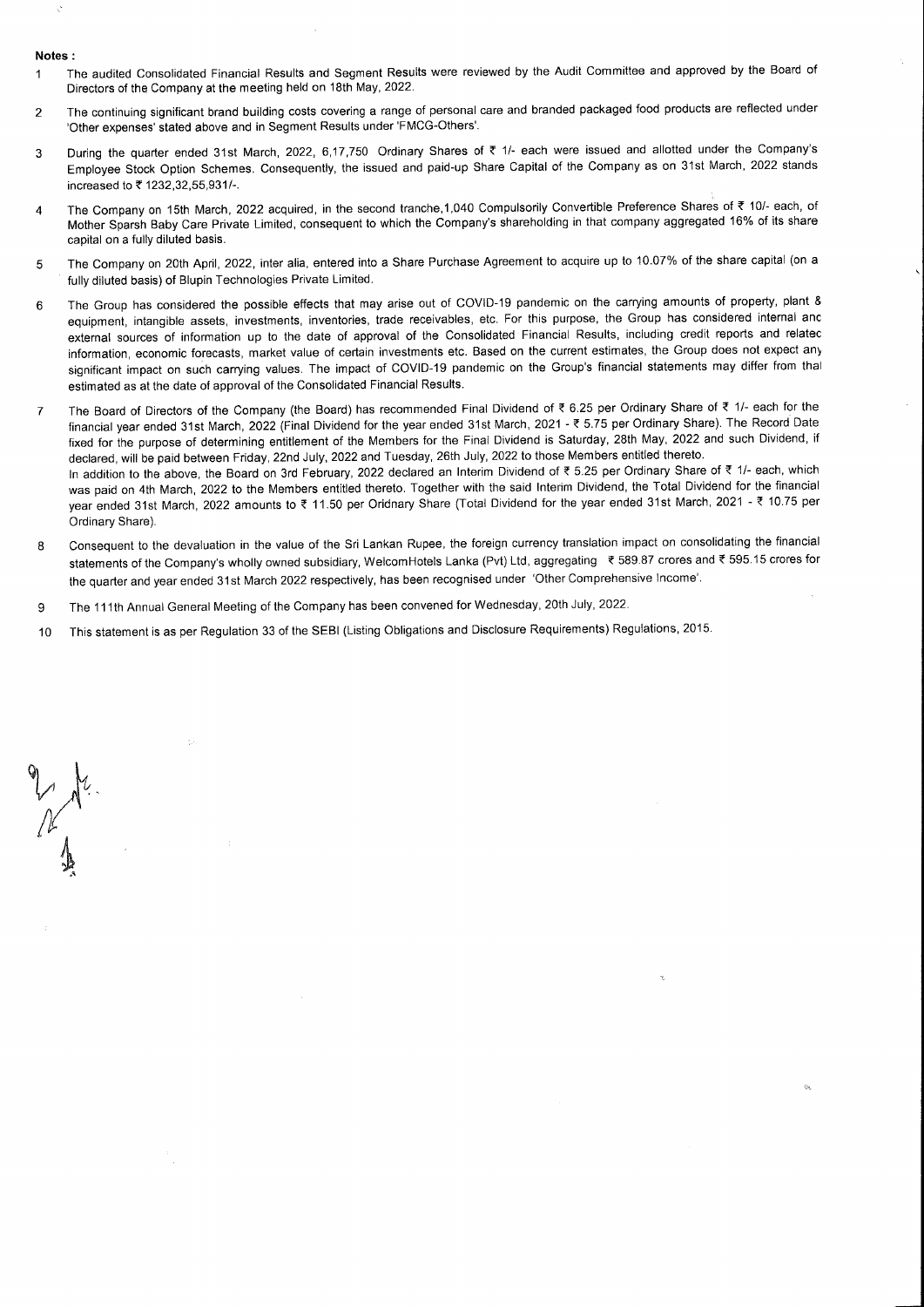|                                       | <b>Balance Sheet</b>                                                   | (₹ in Crores)<br><b>CONSOLIDATED</b> |                   |  |  |
|---------------------------------------|------------------------------------------------------------------------|--------------------------------------|-------------------|--|--|
|                                       | Particulars                                                            | As atl                               | As at             |  |  |
|                                       |                                                                        | 31st March, 2022                     | 31st March, 2021  |  |  |
| А                                     | <b>ASSETS</b>                                                          | (Audited)                            | (Audited)         |  |  |
|                                       |                                                                        |                                      |                   |  |  |
| 1                                     | Non-current assets                                                     |                                      |                   |  |  |
|                                       | (a) Property, Plant and Equipment                                      | 20207.43                             | 19153.94          |  |  |
|                                       | Capital work-in-progress<br>(b)                                        | 3198.45<br>364.20                    | 4004.45<br>376.56 |  |  |
|                                       | (c)<br><b>Investment Property</b>                                      | 779.73                               | 779.73            |  |  |
|                                       | (d)<br>Goodwill                                                        | 2013.10                              | 2011.06           |  |  |
|                                       | Other Intangible assets<br>(e)<br>Intangible assets under development  | 27.09                                | 6.84              |  |  |
|                                       | (f)<br>Right of use assets<br>(g)                                      | 867.13                               | 977.19            |  |  |
|                                       | Investment accounted for using the equity method<br>(h)                | 269.24                               | 262.55            |  |  |
|                                       | <b>Financial Assets</b><br>(i)                                         |                                      |                   |  |  |
|                                       | (i) Investments                                                        | 12307.49                             | 9761 99           |  |  |
|                                       | (ii) Loans                                                             | 6.61                                 | 4.07              |  |  |
|                                       | (iii) Others                                                           | 1589.58                              | 101.87            |  |  |
|                                       | Deferred tax assets (Net)<br>O)                                        | 63.53                                | 58.54             |  |  |
|                                       | Income Tax Assets (Net)<br>(k)                                         | 42.30                                | 33.04             |  |  |
|                                       | Other non-current assets<br>(1)                                        | 1291.22                              | 1295.48           |  |  |
|                                       | Non-current assets                                                     | 43027.10                             | 38827.31          |  |  |
| $\overline{a}$                        |                                                                        |                                      |                   |  |  |
|                                       | Current assets<br>Inventories<br>(a)                                   | 10864.15                             | 10397.16          |  |  |
|                                       | Biological assets other than bearer plants<br>(b)                      | 109.44                               | 110.06            |  |  |
|                                       | (c)<br><b>Financial Assets</b>                                         |                                      |                   |  |  |
|                                       | (i) Investments                                                        | 12264.28                             | 14846.33          |  |  |
|                                       | (ii) Trade receivables                                                 | 2461.90                              | 2501.70           |  |  |
|                                       | (iii) Cash and cash equivalents                                        | 271.37                               | 290.42            |  |  |
|                                       | (iv) Other Bank Balances                                               | 4383.05                              | 4368.60           |  |  |
|                                       | (v) Loans                                                              | 6.77                                 | 3.47              |  |  |
|                                       | (vi) Others                                                            | 2565.41                              | 1379.02           |  |  |
|                                       | (d)<br>Other current assets                                            | 1306.08                              | 1095.23           |  |  |
|                                       | <b>Current assets</b>                                                  | 34232.45                             | 34991.99          |  |  |
|                                       | <b>Total Assets</b>                                                    | 77259.55                             | 73819.30          |  |  |
| в                                     | <b>EQUITY AND LIABILITIES</b>                                          |                                      |                   |  |  |
|                                       | Equity                                                                 |                                      |                   |  |  |
|                                       | (a) Equity Share capital                                               | 1232.33                              | 1230.88           |  |  |
|                                       | (b) Other Equity                                                       | 61223.24                             | 59116.46          |  |  |
|                                       | Attributable to the owners of the parent                               | 62455.57                             | 60347.34          |  |  |
|                                       | Non-controlling interests                                              | 366.30                               | 346.81            |  |  |
|                                       | <b>Total Equity</b>                                                    | 62821.87                             | 60694.15          |  |  |
|                                       | LIABILITIES                                                            |                                      |                   |  |  |
|                                       |                                                                        |                                      |                   |  |  |
| 1                                     | Non-current liabilities                                                |                                      |                   |  |  |
|                                       | (a) Financial Liabilities                                              |                                      |                   |  |  |
|                                       | (i) Borrowings                                                         | 4.85                                 | 5.58              |  |  |
|                                       | (ii) Lease liabilities                                                 | 193.67                               | 206.96            |  |  |
|                                       | (iii) Other financial liabilities                                      | 144.50                               | 283.50            |  |  |
|                                       | Provisions<br>(b)                                                      | 221.05                               | 187.50            |  |  |
|                                       | Deferred tax liabilities (Net)<br>(c)<br>Other non-current liabilities | 1673.47                              | 1736.39           |  |  |
|                                       | (d)<br>Non-current liabilities                                         | 36.43<br>2273.97                     | 15.54<br>2435.47  |  |  |
|                                       |                                                                        |                                      |                   |  |  |
| $\overline{2}$                        | Current liabilities                                                    |                                      |                   |  |  |
|                                       | <b>Financial Liabilities</b><br>(a)                                    |                                      |                   |  |  |
|                                       | (i) Borrowings                                                         | 0.74                                 | 4.23              |  |  |
|                                       | (ii) Trade payables                                                    |                                      |                   |  |  |
|                                       | Total outstanding dues of micro enterprises and<br>small enterprises   | 101.42                               | 61.15             |  |  |
|                                       | Total outstanding dues of creditors other than micro                   |                                      |                   |  |  |
|                                       | enterprises and small enterprises                                      | 4315.84                              | 4257.58           |  |  |
|                                       | (iii) Lease liabilities                                                | 50.18                                | 54.06             |  |  |
|                                       | (iv) Other financial liabilities                                       | 1812.85                              | 1491.50           |  |  |
|                                       | Other current liabilities<br>(b)                                       | 5116.03                              | 4294.40           |  |  |
|                                       | Provisions<br>(c)                                                      | 79.56                                | 194.01            |  |  |
|                                       | (d)<br>Current Tax Liabilities (Net)                                   | 687.09                               | 332.75            |  |  |
|                                       | <b>Current liabilities</b>                                             | 12163.71                             | 10689.68          |  |  |
|                                       | <b>Total Equity and Liabilities</b>                                    | 77259.55                             | 73819.30          |  |  |
|                                       |                                                                        |                                      |                   |  |  |
| $\frac{1}{\sqrt{2}}\int_{0}^{\infty}$ |                                                                        |                                      |                   |  |  |
|                                       |                                                                        |                                      |                   |  |  |
|                                       |                                                                        |                                      |                   |  |  |
|                                       |                                                                        |                                      |                   |  |  |

# **ITC Limited**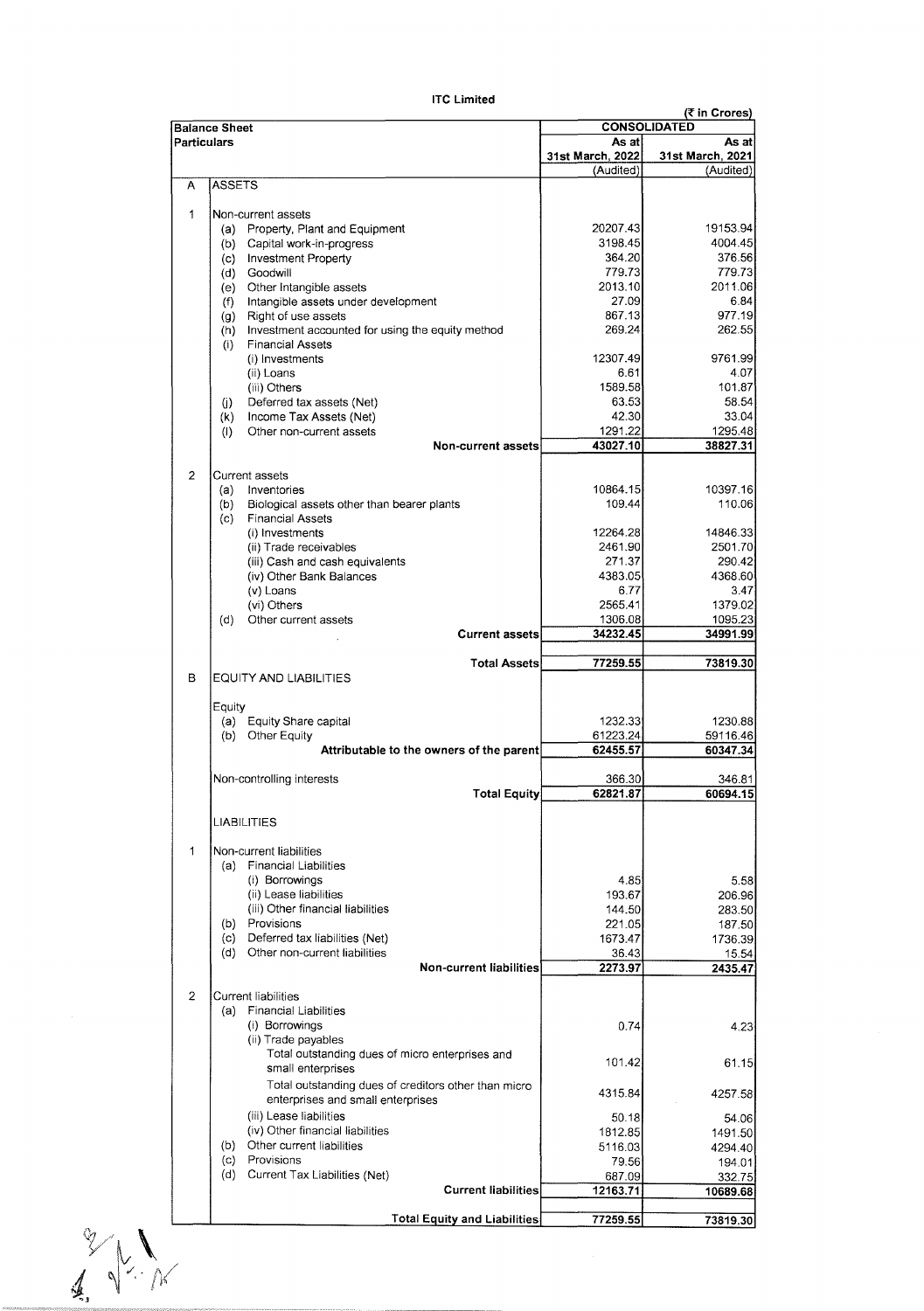## ITC Limited

Consolidated Cash Flow Statement for the year ended 31st March, 2022



|                                                                                                            |                     | For the year ended |                | For the year ended     |
|------------------------------------------------------------------------------------------------------------|---------------------|--------------------|----------------|------------------------|
|                                                                                                            |                     | 31st March, 2022   |                | 31st March, 2021       |
|                                                                                                            |                     | (₹ in Crores)      |                | (₹ in Crores)          |
| A. Cash Flow from Operating Activities                                                                     |                     |                    |                |                        |
| PROFIT BEFORE TAX                                                                                          |                     | 20740.47           |                | 17938.17               |
| <b>ADJUSTMENTS FOR:</b>                                                                                    |                     |                    |                |                        |
| Depreciation and amortization expense                                                                      | 1732.41             |                    | 1645.59        |                        |
| Share based payments to employees                                                                          | 33.17               |                    | 26.27          |                        |
| Finance costs                                                                                              | 39.36               |                    | 44.58          |                        |
| Interest Income                                                                                            | (1082.63)           |                    | (1297.91)      |                        |
| Dividend Income                                                                                            | (0.01)              |                    | (0.07)         |                        |
| (Gain)/Loss on sale of property, plant and equipment, lease termination - Net                              | (56.22)             |                    | 54.61          |                        |
| Doubtful and bad debts                                                                                     | 14.98<br>0.93       |                    | 29.93<br>33.42 |                        |
| Doubtful and bad advances, loans and deposits<br>Share of (profit) / loss of associates and joint ventures | (17.48)             |                    | 6.92           |                        |
| Net (gain)/loss arising on financial instruments mandatorily measured at fair value                        |                     |                    |                |                        |
| through profit or loss                                                                                     | (538.99)            |                    | (1144.02)      |                        |
| Foreign currency translations and transactions - Net                                                       | (8.98)              |                    | (6.42)         |                        |
| Impairment of investment in joint venture                                                                  | $\blacksquare$      | 116.54             | (4.67)         | (611.77)               |
| OPERATING PROFIT BEFORE WORKING CAPITAL CHANGES                                                            |                     | 20857.01           |                | 17326.40               |
| <b>ADJUSTMENTS FOR:</b>                                                                                    |                     |                    |                |                        |
| Trade receivables, advances and other assets                                                               | (732.29)            |                    | (65.58)        |                        |
| Inventories and biological assets other than bearer plants                                                 | (466.37)            |                    | (1459.78)      |                        |
| Trade payables, other liabilities and provisions                                                           | 1099.11             | (99.55)            | 1112.46        | (412.90)               |
| CASH GENERATED FROM OPERATIONS                                                                             |                     | 20757.46           |                | 16913.50               |
| Income tax paid                                                                                            |                     | (4981.95)          |                | (4386.53)              |
| NET CASH FROM OPERATING ACTIVITIES                                                                         |                     | 15775.51           |                | 12526.97               |
|                                                                                                            |                     |                    |                |                        |
| <b>B.</b> Cash Flow from Investing Activities                                                              |                     |                    |                |                        |
| Purchase of property, plant and equipment, Intangibles, ROU asset, etc.                                    | (2141.64)           |                    | (1836.64)      |                        |
| Sale of property, plant and equipment                                                                      | 133.10              |                    | 2.53           |                        |
| Purchase of current investments                                                                            | (64874.32)          |                    | (55913.52)     |                        |
| Sale/redemption of current investments                                                                     | 68260.67            |                    | 61084.47       |                        |
| Investment in associate                                                                                    | (1.87)              |                    | (1.87)         |                        |
| Purchase of non-current investments                                                                        | (4902.02)           |                    | (1639.74)      |                        |
| Redemption proceeds of non-current investments                                                             | 2731.24             |                    | 1712.05        |                        |
| Payment towards business combination / contingent purchase consideration                                   | (71.25)<br>16.06    |                    | (2189.22)      |                        |
| Dividend from associate and joint venture<br>Dividend from others                                          | 0.01                |                    | 7.18<br>0.07   |                        |
| Interest received                                                                                          | 1034.55             |                    | 1274.92        |                        |
| Investment in bank deposits (original maturity more than 3 months)                                         | (4531.12)           |                    | (4691.92)      |                        |
| Redemption / maturity of bank deposits (original maturity more than 3 months)                              | 4546.49             |                    | 6977.33        |                        |
| Investment in deposit with housing finance company                                                         | (3011.37)           |                    | (78.38)        |                        |
| Redemption / maturity of deposit with housing finance companies                                            | 578.82              |                    | 971.43         |                        |
| Loans given                                                                                                | (13.16)             |                    | (2.44)         |                        |
| Loans realised                                                                                             | 7.32                |                    | 6.66           |                        |
| NET CASH FROM / (USED IN) INVESTING ACTIVITIES                                                             |                     | (2238.49)          |                | 5682.91                |
|                                                                                                            |                     |                    |                |                        |
| C. Cash Flow from Financing Activities                                                                     |                     |                    |                |                        |
| Proceeds from issue of share capital                                                                       | 291.82              |                    | 290.65         |                        |
| Repayment of non-current borrowings                                                                        | (0.35)              |                    | (2.28)         |                        |
| Payment towards reduction of capital by a subsidiary                                                       | (0.34)              |                    |                |                        |
| Payment of lease liabilities<br>Interest paid                                                              | (59.02)             |                    | (54.73)        |                        |
| Net increase in statutory restricted accounts balances                                                     | (39.55)             |                    | (41.23)        |                        |
| Dividend paid                                                                                              | 15.26<br>(13788.32) |                    | 41.17          |                        |
| Dividend distribution tax refund received                                                                  |                     |                    | (18881.39)     |                        |
| NET CASH USED IN FINANCING ACTIVITIES                                                                      |                     | (13580.50)         | 13.98          |                        |
| NET INCREASE DECREASE IN CASH AND CASH EQUIVALENTS                                                         |                     |                    |                | (18633.83)<br>(423.95) |
| OPENING CASH AND CASH EQUIVALENTS                                                                          |                     | (43.48)<br>310.16  |                | 677.04                 |
| CASH AND CASH EQUIVALENTS ACQUIRED ON BUSINESS COMBINATION [See Note 3 below]                              |                     |                    |                | 57.07                  |
| <b>CLOSING CASH AND CASH EQUIVALENTS</b>                                                                   |                     | 266.68             |                | 310.16                 |
|                                                                                                            |                     |                    |                |                        |

Notes:

1. The above Cash Flow Statement has been prepared under the "Indirect Method" as set out in Ind AS - 7 "Statement of Cash Flows".

## 2. **CASH AND CASH EQUIVALENTS:**

| Cash and cash equivalents as above                                     | 266.68 | 310.16  |  |  |  |  |
|------------------------------------------------------------------------|--------|---------|--|--|--|--|
| Unrealised gain / (loss) on foreign currency cash and cash equivalents | 4.69   | (23.62) |  |  |  |  |
| Cash credit facilities                                                 |        | 3.88    |  |  |  |  |
| Cash and cash equivalents                                              | 271.37 | 290.42  |  |  |  |  |
|                                                                        |        |         |  |  |  |  |

3. Cash & Cash Equivalents include ₹ Nil (2021 - ₹ 57.07 Crores) on acquisition of erstwhile Sunrise Foods Private Limited and its two wholly owned subsidiaries.

4. Net Cash Flow from Operating Activities includes an amount of ₹ 349.30 Crores (2021- ₹ 372.52 Crores) spent towards Corporate Social Responsibility.  $\frac{2}{4}$   $\frac{1}{4}$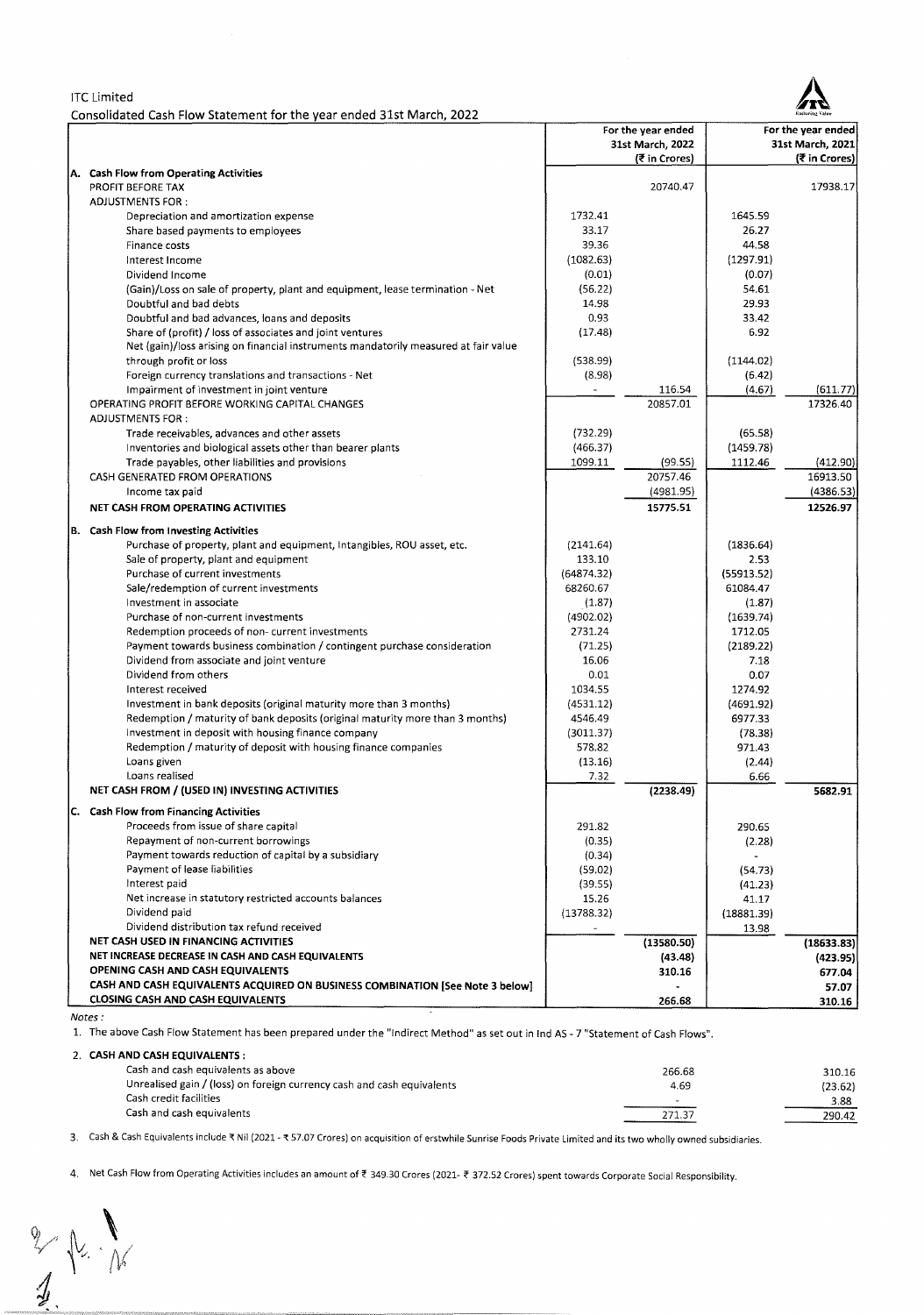## **ITC LIMITED Segment-wise Revenue, Results, Assets and Liabilities for the Quarter and Twelve Months ended 31st March, 2022**

|                     |                          |                                                                                 |                                                         |                                              |                                             |                                             | (₹ in Crores)        |
|---------------------|--------------------------|---------------------------------------------------------------------------------|---------------------------------------------------------|----------------------------------------------|---------------------------------------------|---------------------------------------------|----------------------|
| <b>CONSOLIDATED</b> |                          |                                                                                 |                                                         |                                              |                                             |                                             |                      |
| <b>Particulars</b>  |                          | 3 Months<br>ended<br>31.03.2022*                                                | Corresponding 3<br><b>Months</b><br>ended<br>31.03.2021 | Preceding 3<br>Months<br>ended<br>31.12.2021 | <b>Twelve Months</b><br>ended<br>31.03.2022 | <b>Twelve Months</b><br>ended<br>31.03.2021 |                      |
|                     |                          |                                                                                 | (Audited)                                               | (Audited)                                    | (Unaudited)                                 | (Audited)                                   | (Audited)            |
| 1.                  |                          | <b>Segment Revenue</b>                                                          |                                                         |                                              |                                             |                                             |                      |
|                     | a)                       | FMCG - Cigarettes<br>- Others                                                   | 7177.01<br>4148.62                                      | 6508.43<br>3694.80                           | 6958.79<br>4099.47                          | 26158.31<br>16023.32                        | 22557.32<br>14756.88 |
|                     |                          | <b>Total FMCG</b>                                                               | 11325.63                                                | 10203.23                                     | 11058.26                                    | 42181.63                                    | 37314.20             |
|                     | b)                       | Hotels                                                                          | 407.42                                                  | 302.35                                       | 495.53                                      | 1347.66                                     | 663.87               |
|                     | C)                       | Agri Business                                                                   | 4375.42                                                 | 3383.00                                      | 5157.36                                     | 16465.67                                    | 12882.68             |
|                     | d)<br>e)                 | Paperboards, Paper & Packaging<br>Others                                        | 2182.77                                                 | 1655.91                                      | 2046.48<br>724.33                           | 7641.62                                     | 5618.55              |
|                     |                          |                                                                                 | 658.35                                                  | 641.51                                       |                                             | 2799.21                                     | 2393.90              |
|                     |                          | Total                                                                           | 18949.59                                                | 16186.00                                     | 19481.96                                    | 70435.79                                    | 58873.20             |
|                     |                          | Less : Inter-segment revenue                                                    | 1379.83                                                 | 903.06                                       | 1272.80                                     | 5817.56                                     | 6038.05              |
|                     |                          | Gross Revenue from sale of products and services                                | 17569.76                                                | 15282.94                                     | 18209.16                                    | 64618.23                                    | 52835.15             |
| 2.                  |                          | <b>Segment Results</b>                                                          |                                                         |                                              |                                             |                                             |                      |
|                     | a)                       | FMCG - Cigarettes                                                               | 4357.44                                                 | 3895.27                                      | 4187.10                                     | 15768.45                                    | 13498.36             |
|                     |                          | - Others                                                                        | 238.47                                                  | 182.91                                       | 246.25                                      | 934.93                                      | 837.99               |
|                     |                          | <b>Total FMCG</b>                                                               | 4595.91                                                 | 4078.18                                      | 4433.35                                     | 16703.38                                    | 14336.35             |
|                     | b)                       | <b>Hotels</b>                                                                   | (29.08)                                                 | (40.26)                                      | 52.94                                       | (185.23)                                    | (563.87)             |
|                     | c)                       | Agri Business                                                                   | 244.31                                                  | 185.11                                       | 348.69                                      | 1086.22                                     | 918.24               |
|                     | d)                       | Paperboards, Paper & Packaging                                                  | 449.69                                                  | 323.25                                       | 448.44                                      | 1700.00                                     | 1098.68              |
|                     | e)                       | Others                                                                          | 122.46                                                  | 152.39                                       | 186.07                                      | 723.73                                      | 558.69               |
|                     |                          | Total                                                                           | 5383.29                                                 | 4698.67                                      | 5469.49                                     | 20028.10                                    | 16348.09             |
|                     | Less:                    | $\ddot{1}$<br><b>Finance Costs</b><br>ii)<br>Other un-allocable (income) net of | 10.71                                                   | 2.88                                         | 9.56                                        | 39.36                                       | 44.58                |
|                     |                          | un-allocable expenditure [Note(i)]<br><b>Exceptional items</b><br>iii)          | (247.77)                                                | (343.43)                                     | (120.51)                                    | (734.25)                                    | (1641.58)            |
|                     | <b>Profit Before Tax</b> |                                                                                 | 5620.35                                                 | 5039.22                                      | 5580.44                                     | 20722.99                                    | 17945.09             |
| 3.                  |                          | <b>Segment Assets</b>                                                           |                                                         |                                              |                                             |                                             |                      |
|                     |                          |                                                                                 |                                                         |                                              |                                             |                                             |                      |
|                     | a)                       | FMCG - Cigarettes<br>- Others                                                   | 7193.11<br>11546.19                                     | 7257.60<br>1151732                           | 7515.80<br>11718.00                         | 7193.11<br>11546.19                         | 7257.60<br>11517.32  |
|                     |                          | <b>Total FMCG</b>                                                               | 18739.30                                                | 18774.92                                     | 19233.80                                    | 18739.30                                    | 18774.92             |
|                     |                          |                                                                                 |                                                         |                                              |                                             |                                             |                      |
|                     | b)                       | Hotels                                                                          | 7470.93                                                 | 7544.39                                      | 7751.41                                     | 7470.93                                     | 7544.39              |
|                     | c)<br>d)                 | Agri Business<br>Paperboards, Paper & Packaging                                 | 5202.93<br>8482.37                                      | 5375.51<br>7237.93                           | 5392.32<br>8429.21                          | 5202.93<br>8482.37                          | 5375.51<br>7237.93   |
|                     | e)                       | Others                                                                          | 1713.01                                                 | 1629.47                                      | 1968.56                                     | 1713.01                                     | 1629.47              |
|                     |                          | Total                                                                           | 41608.54                                                | 40562.22                                     | 42775.30                                    | 41608.54                                    | 40562.22             |
|                     |                          | Unallocated Corporate Assets                                                    | 35651.01                                                | 33257.08                                     | 36219.82                                    | 35651.01                                    | 33257.08             |
|                     | <b>Total Assets</b>      |                                                                                 | 77259.55                                                | 73819.30                                     | 78995.12                                    | 77259.55                                    | 73819.30             |
| 4.                  |                          | <b>Segment Liabilities</b>                                                      |                                                         |                                              |                                             |                                             |                      |
|                     | a)                       | FMCG - Cigarettes                                                               | 4855.07                                                 | 4624.33                                      | 5209.05                                     | 4855.07                                     | 4624.33              |
|                     |                          | - Others                                                                        | 2258.59                                                 | 2523.00                                      | 2139.57                                     | 2258.59                                     | 2523.00              |
|                     |                          | <b>Total FMCG</b>                                                               | 7113.66                                                 | 7147.33                                      | 7348.62                                     | 7113.66                                     | 7147.33              |
|                     | b)                       | Hotels                                                                          | 807.44                                                  | 731.34                                       | 776.47                                      | 807.44                                      | 731.34               |
|                     | c)                       | Agri Business                                                                   | 1724.46                                                 | 1053.09                                      | 906.84                                      | 1724.46                                     | 1053.09              |
|                     | d)                       | Paperboards, Paper & Packaging                                                  | 1326.05                                                 | 1080.24                                      | 1314.28                                     | 1326.05                                     | 1080.24              |
|                     | e)                       | Others<br>Total                                                                 | 463.17<br>11434.78                                      | 395.40<br>10407.40                           | 434.87<br>10781.08                          | 463.17<br>11434.78                          | 395.40<br>10407.40   |
|                     |                          | Unallocated Corporate Liabilities                                               | 3002.90                                                 | 2717.75                                      | 2737.10                                     | 3002.90                                     | 2717.75              |
|                     | <b>Total Liabilities</b> |                                                                                 |                                                         |                                              |                                             |                                             |                      |
|                     |                          |                                                                                 | 14437.68                                                | 13125.15                                     | 13518.18                                    | 14437.68                                    | 13125.15             |

# The figures for the 3 months ended 31.03.2022 and corresponding 3 months ended 31.03.2021 are the balancing figures between the audited figures in respect of the full financial year and the year to date figures upto the third quarter of the respective financial years.

 $\bigcirc$  $N$  ,  $\mathcal{J}$ 

Note (i): As stock options and stock appreciation linked reward units are granted under the ITC Employee Stock Option Schemes (ITC ESOS) and ITC **N** Employee Cash Settled Stock Appreciation Linked Reward Plan (ITC ESARP), respectively, to align the interests of employees with those of shareholders and  $\parallel$   $\parallel$  also to attract and retain talent for the enterprise as a whole, the charge thereof do not form part of the segment performance reviewed by the Corporate *~vr\_* . /.anagement Committee.